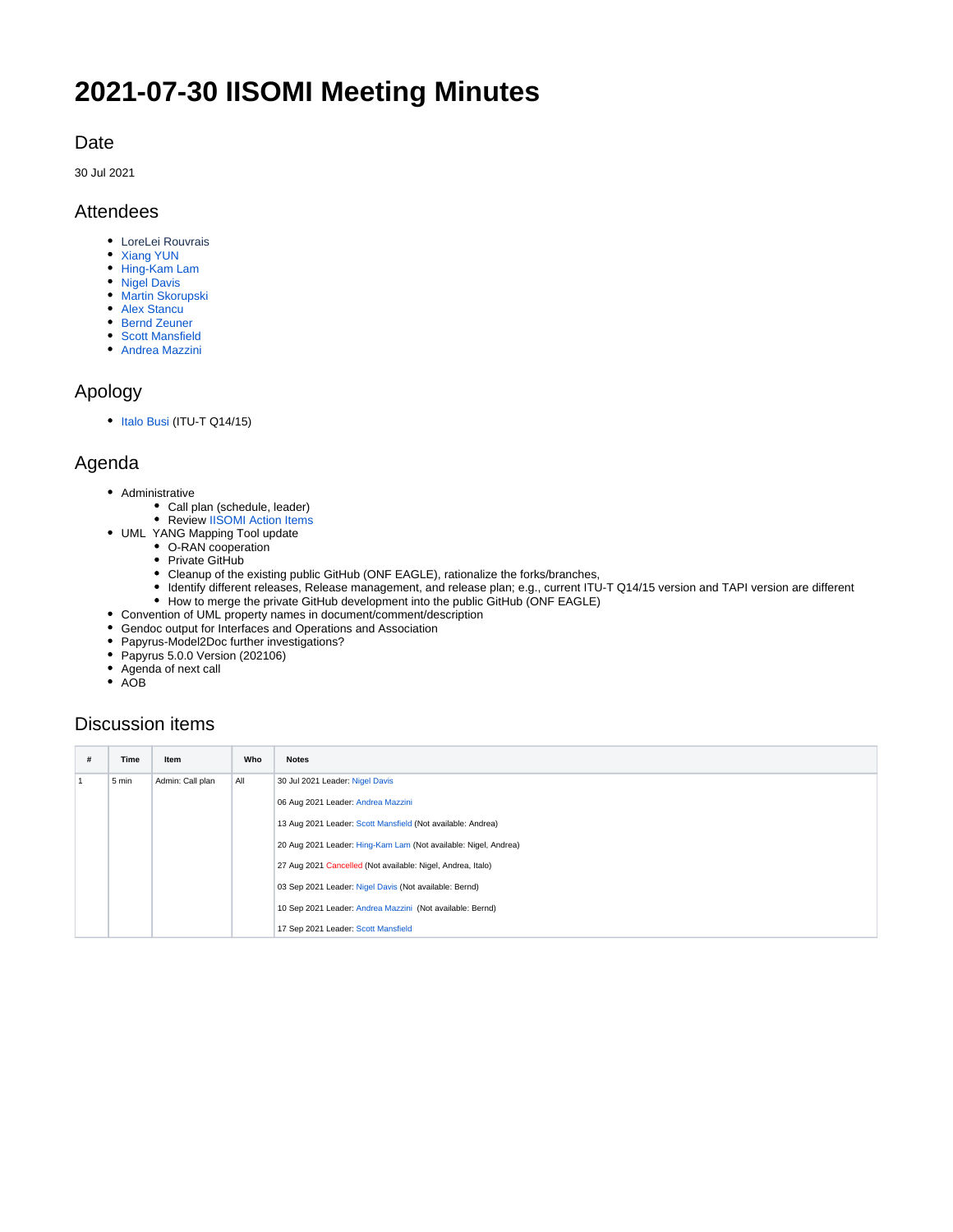| $\overline{2}$ | 5 min  | Admin: IISOMI<br><b>Action Items status</b>                                | All                               | <b>IISOMI Action Items review (every meeting)</b>                                                                                                                                                                                                                                                                                                                                                                                                                                                                                                                                                                                                                                                  |
|----------------|--------|----------------------------------------------------------------------------|-----------------------------------|----------------------------------------------------------------------------------------------------------------------------------------------------------------------------------------------------------------------------------------------------------------------------------------------------------------------------------------------------------------------------------------------------------------------------------------------------------------------------------------------------------------------------------------------------------------------------------------------------------------------------------------------------------------------------------------------------|
|                |        |                                                                            |                                   | Action item discussed:                                                                                                                                                                                                                                                                                                                                                                                                                                                                                                                                                                                                                                                                             |
|                |        |                                                                            |                                   | . Nigel Davis 30 Jul 2021: Further updates on issue of "UML comments often include construct name formatted according to the UML guidelines. When the<br>UML is converted to Yang the construct names are then incorrectly formatted."                                                                                                                                                                                                                                                                                                                                                                                                                                                             |
|                |        |                                                                            |                                   | Proposal                                                                                                                                                                                                                                                                                                                                                                                                                                                                                                                                                                                                                                                                                           |
|                |        |                                                                            |                                   | Independent of the issue of UML format comments in Yang, there appears to be a benefit in highlighting when a formal name is being used. Currently, there is no<br>distinction between an informal usage of a word in a comment and use of the name of a yang structure that happens to be a single word (e.g., 'connection'). The<br>same is true to a lesser extent for the UML model. Hence, the comments are in places ambiguous. It would seem beneficial for an editor to highlight when a word is<br>being used as the name of a structure and when it is being used informally.                                                                                                            |
|                |        |                                                                            |                                   | Ideally this would be enable by the tool using some in-typing control (such as "@" for names in a wiki with disambiguation where the string is used more than once.<br>It is important that this is stored as a marked string and NOT an xmi id and that this marking is lightweight (e.g., a simple text character control (e.g., \$\$)). It is<br>important that the method includes a metaclass identifier (e.g. \$\$c: for class).                                                                                                                                                                                                                                                             |
|                |        |                                                                            |                                   | Phasing:                                                                                                                                                                                                                                                                                                                                                                                                                                                                                                                                                                                                                                                                                           |
|                |        |                                                                            |                                   | 1. Current state: The Yang has UML formatted names in it. The user is required to simply deal with this. There have not been any specific complaints, but<br>clearly the comments are confusing. It may be beneficial to add notes to the read-me or similar to explain the formatting transition.<br>2. Develop and use a light weight manual method (same format that tooling would eventually drive).<br>3. Develop UML-Yang tooling to be sensitive to the marking and to translate the format<br>4. Enhance Papyrus to enable incremental typing name validation                                                                                                                              |
|                |        |                                                                            |                                   | Note: The proposal to change the name format to be less rigorous is considered as a backward step.                                                                                                                                                                                                                                                                                                                                                                                                                                                                                                                                                                                                 |
|                |        |                                                                            |                                   | Martin suggested that we simply use tooling driven solution that post processes the Yang (and UML) to correct name formats etc. The challenge is with one name<br>words.                                                                                                                                                                                                                                                                                                                                                                                                                                                                                                                           |
|                |        |                                                                            |                                   | $\blacktriangledown$<br>@Nigel Davis 03 Sep 2021 Review proposal for "UML comments often include construct name formatted according to the UML guidelines. When the UML is<br>converted to Yang the construct names are then incorrectly formatted." (in minutes 2021-07-30 IISOMI Meeting Minutes).                                                                                                                                                                                                                                                                                                                                                                                               |
| 3              | 50 min | <b>UML YANG</b><br>Mapping Tool:<br>O-RAN interest                         | LoreLei<br>Rouvrais               | 2021-07-23 O-RAN Alliance is looking for tooling and may also be able to fund the work on tooling.<br>Created a small "Tooling Coordination Team" that produced a slide set "WG10 Tooling proposal" on that topic.                                                                                                                                                                                                                                                                                                                                                                                                                                                                                 |
|                |        | and potential<br>redevelopment                                             | <b>Nigel</b><br><b>Davis</b>      | Martin presented the slide set:                                                                                                                                                                                                                                                                                                                                                                                                                                                                                                                                                                                                                                                                    |
|                |        | support                                                                    | <b>Martin</b><br><b>Skorupski</b> | • Input from various SDOs into the O-RAN information model (written in Papyrus) which is the "single source of truth"<br>• Use Gendoc to create pdf-version of the information model<br>. Need to create an O-RAN YANG specification which need to be able to import also existing YANG specifications from other SDOs<br>• Not clear if re-engineering of existing YANG specifications to UML is required by O-RAN; e.g., 3GPP is not using Papyrus<br>See also Project proposal for UML-To-YANG<br>· Goal: Complete tool supported project lifecycle<br>• O-RAN is using Papyrus 2020-06 with the latest profiles<br>• O-RAN wants to harmonize terminology/semantic among their teams using UML |
|                |        |                                                                            |                                   | • UML model validation is required<br>• O-RAN will provide 4 interfaces<br>• Preferred is a Linux Foundation project that works on the tools<br>. IISOMI Guidelines shall be used<br>• Need to estimate the effort that is required for the tooling (may need to rewrite the mapping tool from scratch because a complete restructuring is necessary)                                                                                                                                                                                                                                                                                                                                              |
|                |        |                                                                            |                                   | Further discussion next week when Scott is available                                                                                                                                                                                                                                                                                                                                                                                                                                                                                                                                                                                                                                               |
|                |        |                                                                            |                                   | 2021-07-30                                                                                                                                                                                                                                                                                                                                                                                                                                                                                                                                                                                                                                                                                         |
|                |        |                                                                            |                                   | Martin gave a brief summary of ORAN tooling proposal.                                                                                                                                                                                                                                                                                                                                                                                                                                                                                                                                                                                                                                              |
|                |        |                                                                            |                                   | Scott emphasized that the current tooling should not be a base.                                                                                                                                                                                                                                                                                                                                                                                                                                                                                                                                                                                                                                    |
|                |        |                                                                            |                                   | The UML-Yang guidelines need to be rationalized to construct a master version of the document (there are several versions). This version should be reviewed to<br>validate that it is complete/up to date. It is expected that the guidelines are essentially complete. There should be a futures section to cover:                                                                                                                                                                                                                                                                                                                                                                                |
|                |        |                                                                            |                                   | • When statements etc.<br>$\bullet$ X-path<br>Rules with OCL                                                                                                                                                                                                                                                                                                                                                                                                                                                                                                                                                                                                                                       |
|                |        |                                                                            |                                   | • Comment statement massage                                                                                                                                                                                                                                                                                                                                                                                                                                                                                                                                                                                                                                                                        |
|                |        |                                                                            |                                   | The prioritization of tooling work needs to be agreed. Need to capture the additions to guidelines that are necessary for the current published Yang.<br>Conditional mandatory is complex and tooling support would be highly beneficial.                                                                                                                                                                                                                                                                                                                                                                                                                                                          |
|                |        |                                                                            |                                   | Hing-Kam Lam 20 Aug 2021 At the meeting, review ORAN tooling funding status to enable planning for key activities related to guidelines etc. to enable new<br>$\blacktriangledown$<br>tooling to be constructed.                                                                                                                                                                                                                                                                                                                                                                                                                                                                                   |
|                |        |                                                                            |                                   | There have also been request to start with Yang convert to UML then return to Yang (round trip). It was agreed that the starting point of any round trip must be UML.<br>The UML-Yang mapping is lossy. All aspects of the UML model not in the Yang result would need to be captured and retained (in some form of supporting metadata<br>/model format) with the Yang such that a tool that took the reverse path of the round trip (Yang to UML) could combine the Yang and supporting metadata and<br>produce the original UML.                                                                                                                                                                |
|                |        |                                                                            |                                   | Editor's note:                                                                                                                                                                                                                                                                                                                                                                                                                                                                                                                                                                                                                                                                                     |
|                |        |                                                                            |                                   | • In principle, a yang model and supporting metadata could be constructed and run through the Yang to UML tool to construct UML conformant with the<br>quidelines.<br>Clearly diagrams would be a challenge                                                                                                                                                                                                                                                                                                                                                                                                                                                                                        |
|                |        |                                                                            |                                   |                                                                                                                                                                                                                                                                                                                                                                                                                                                                                                                                                                                                                                                                                                    |
| 4              |        | Convention of UML<br>property names in<br>document/comment<br>/description | Kam                               | Not discussed. Deferred to next call.                                                                                                                                                                                                                                                                                                                                                                                                                                                                                                                                                                                                                                                              |
| 5              |        | Gendoc output for<br>Interfaces and<br>Operations and<br>Association       | All                               | Not discussed. Deferred to next call.                                                                                                                                                                                                                                                                                                                                                                                                                                                                                                                                                                                                                                                              |
|                |        |                                                                            |                                   |                                                                                                                                                                                                                                                                                                                                                                                                                                                                                                                                                                                                                                                                                                    |